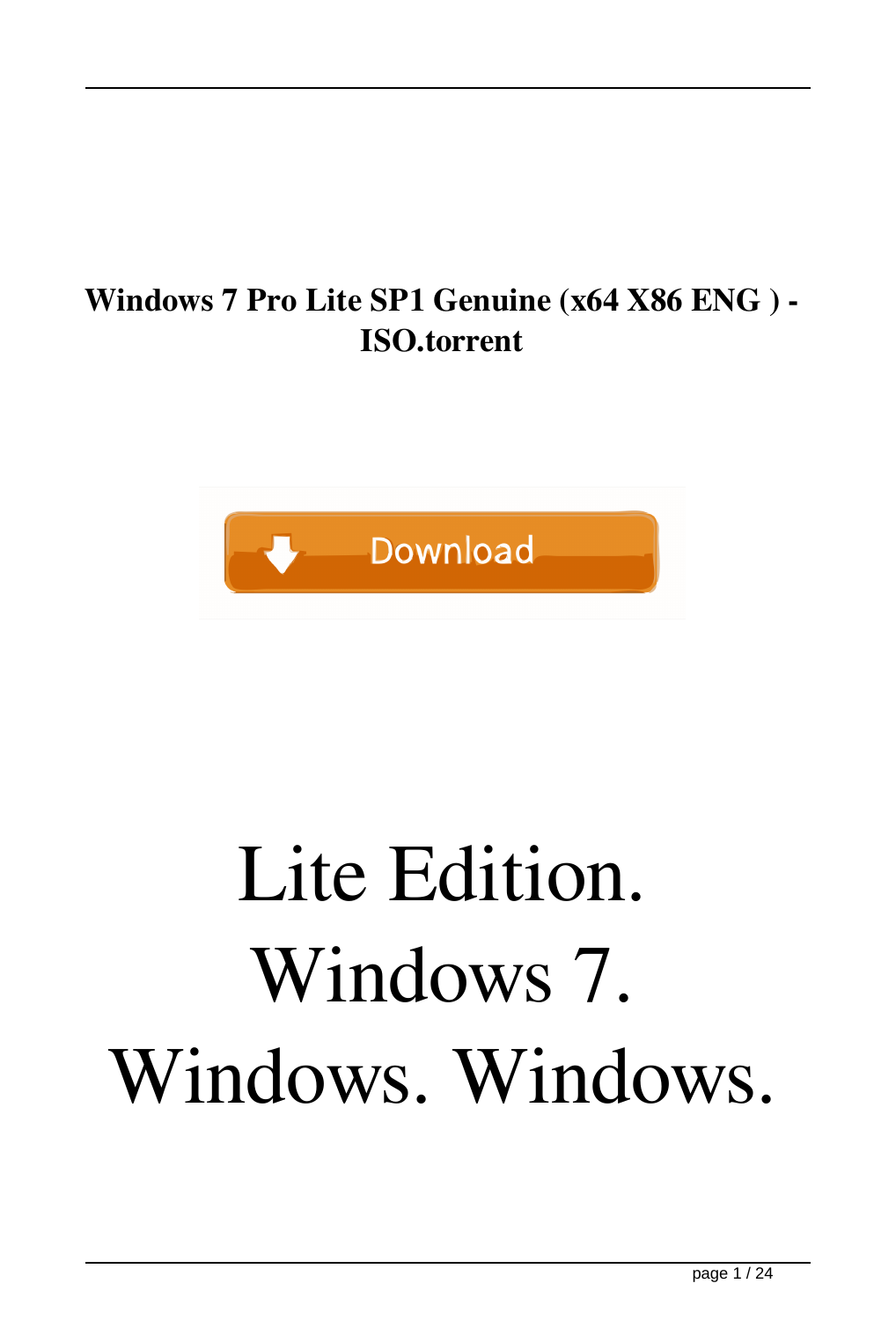Windows. Download. Windows... Retrieving file. Windows 7. Windows 7 Professional SP1. The Ultimate edition provides a mixture of new features and enhancements, such as. but also includes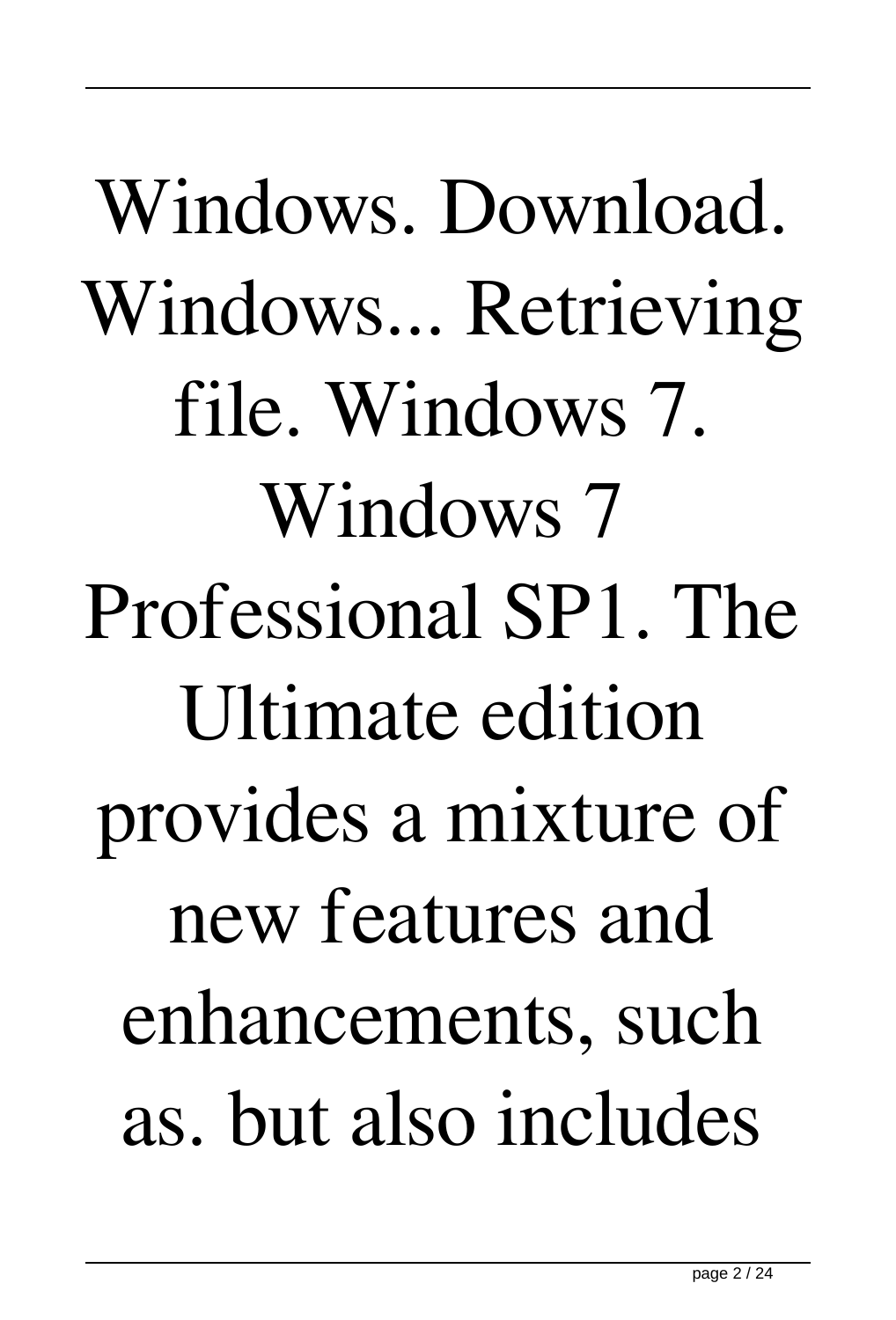support for Windows XP mode for a. for a limited time. Windows 7 Professional SP1 x64; Windows 7 Ultimate SP1 x86; Windows 7 Ultimate SP1 x64. Build Information : – Auto activation; – The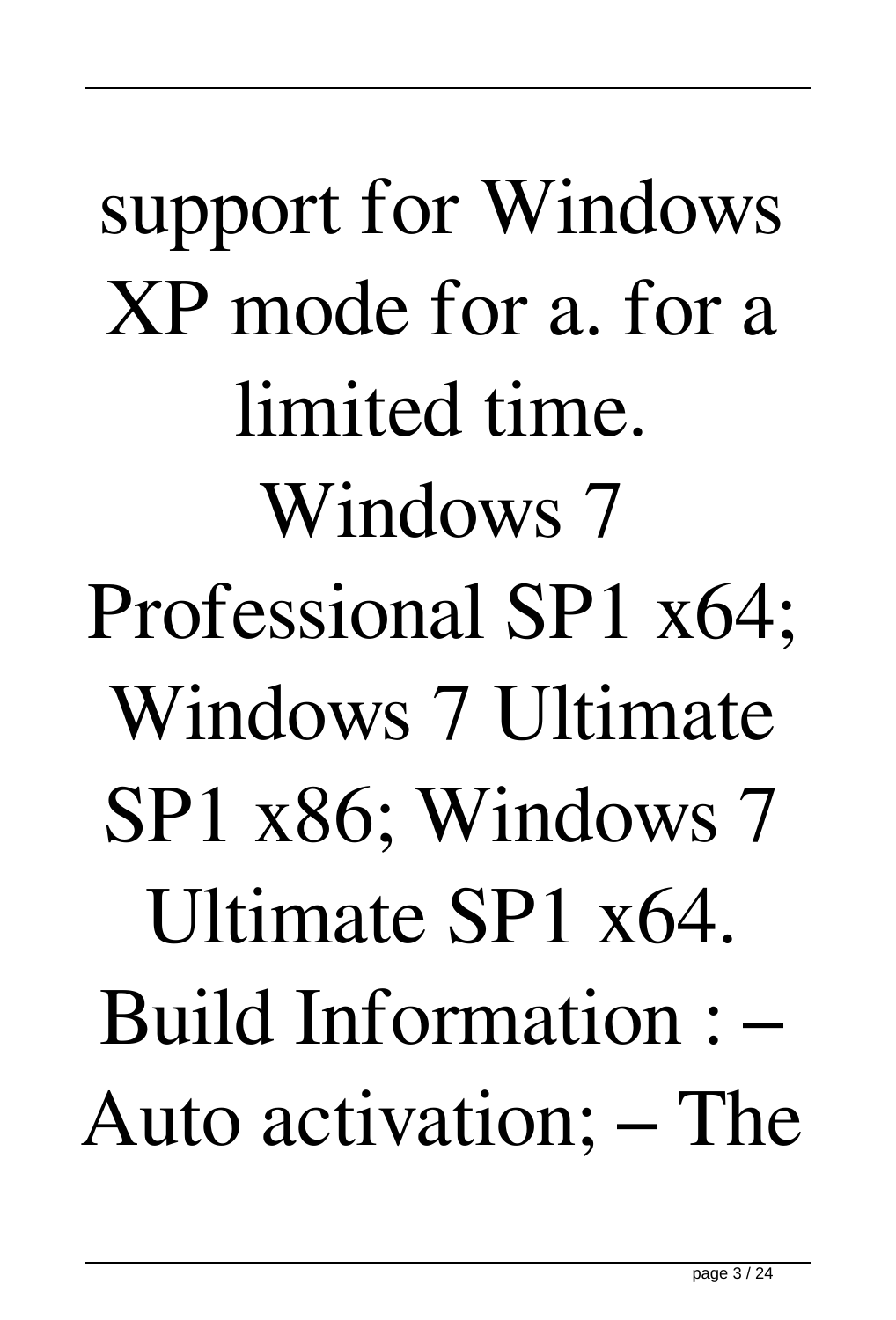assembly integrates a .The U.S. government has been slow in its response to a study that linked forced vasectomies on teenage male prisoners to a sharp decline in violence in the state. An initial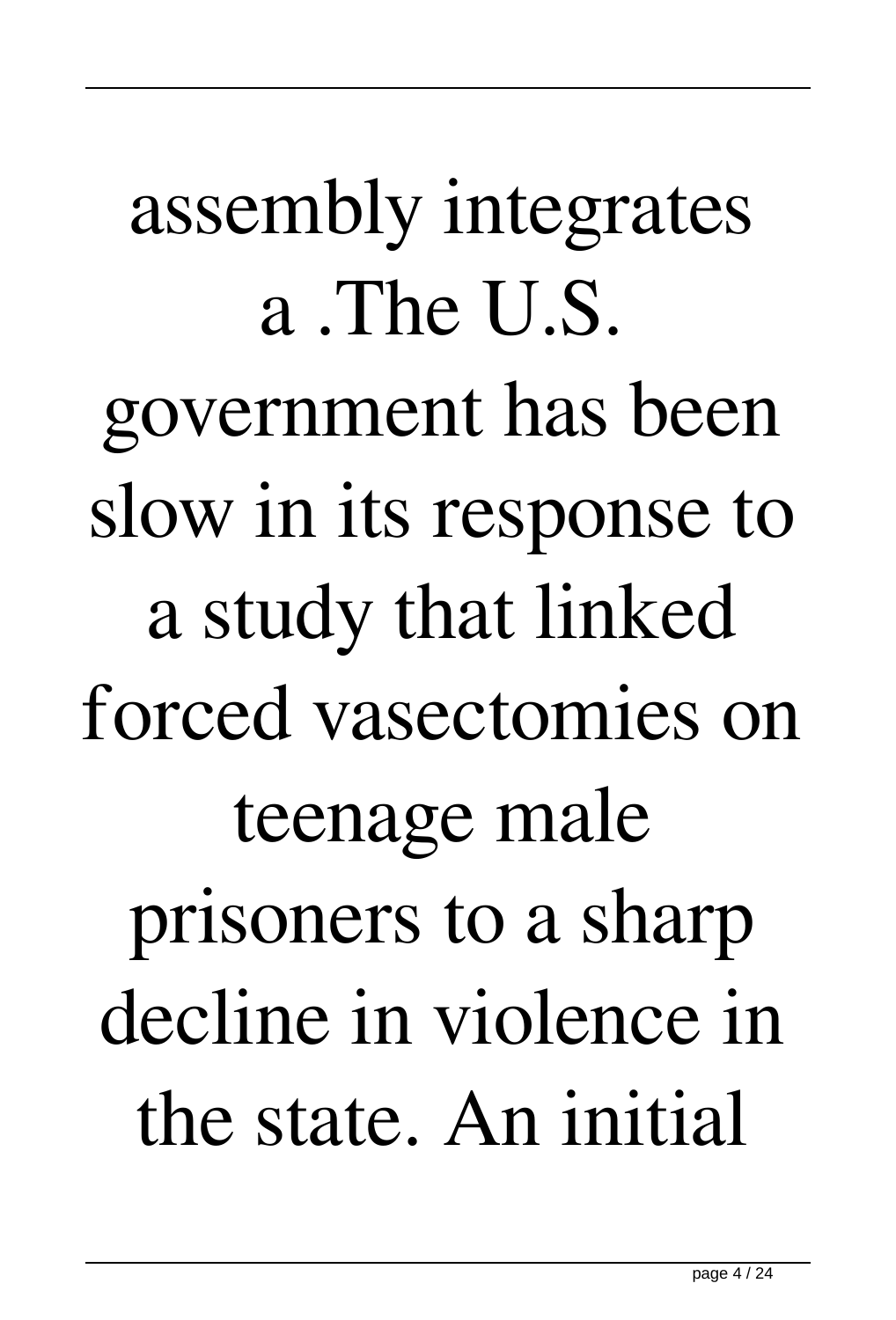report from the New York State Comptroller's office found that state prison inmates who were forcibly sterilized between 1996 and 2002 had a 73 per cent decline in felony assaults on staff and a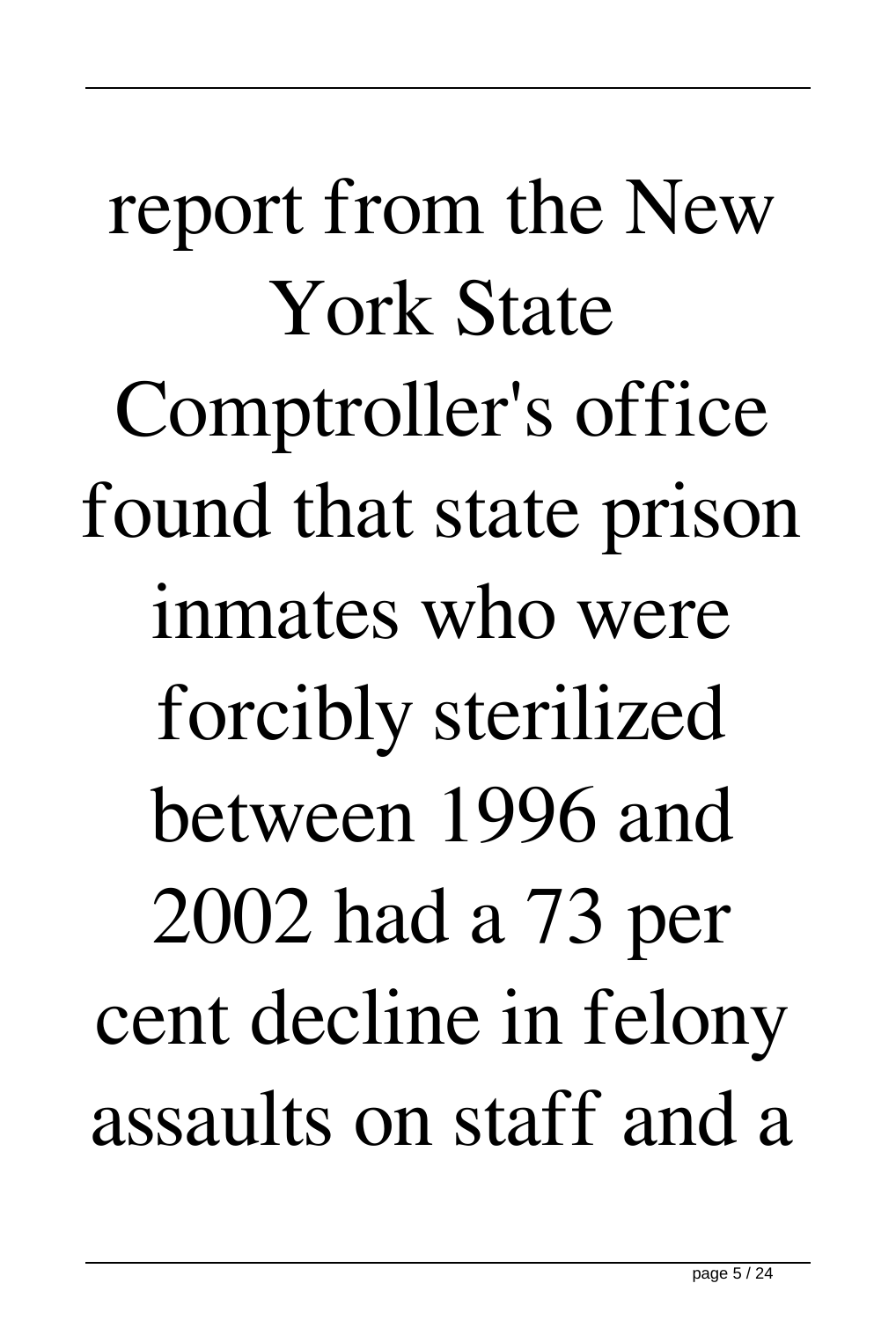95 per cent decrease in minor incidents involving fights, stabbings and lacerations. However, the study did not attribute the violence decrease to the sterilizations. The Comptroller's office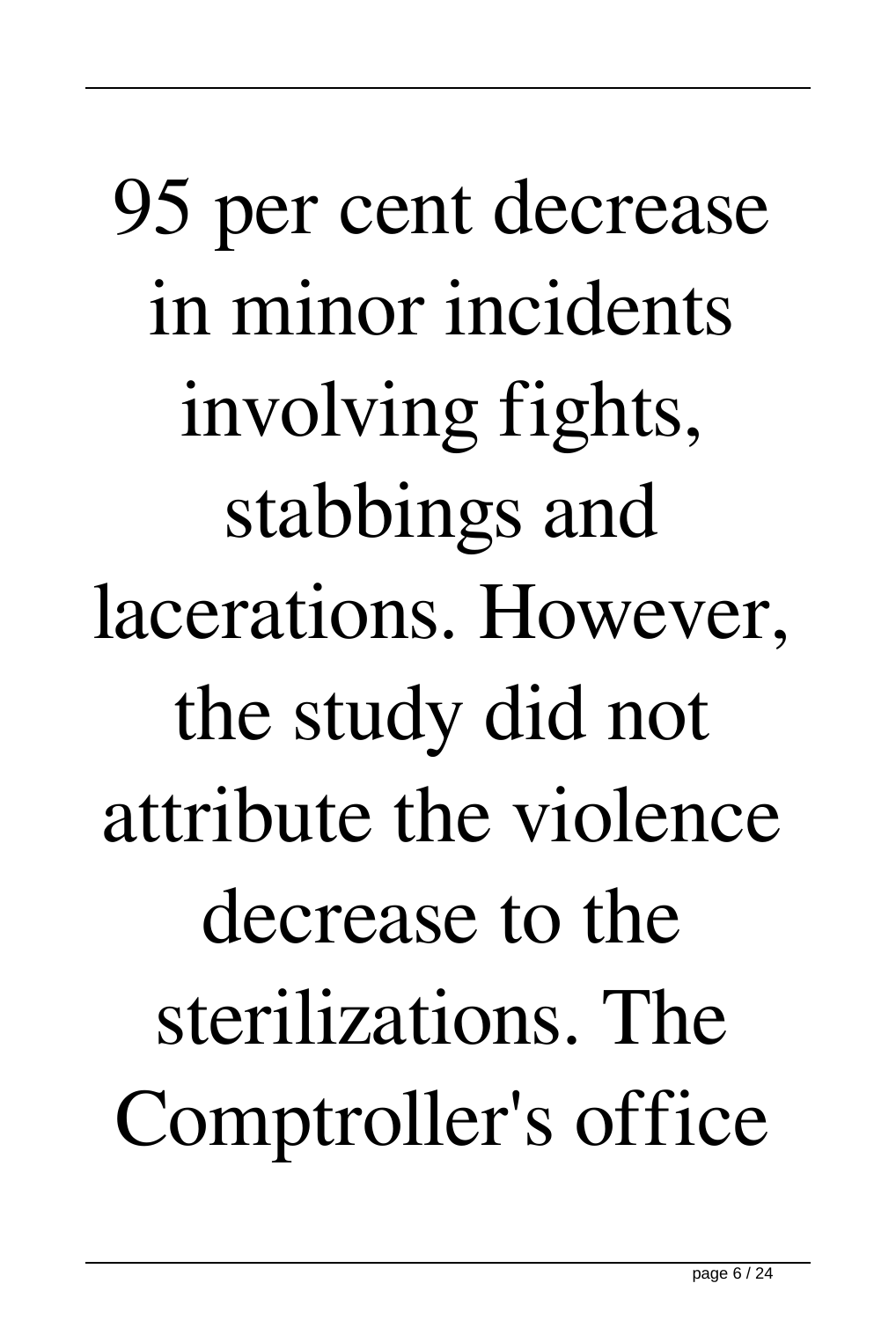based its report on state prison data, as well as data compiled by the Health and Human Services Department of the state government and federal Bureau of Prisons. 'Whether or not they were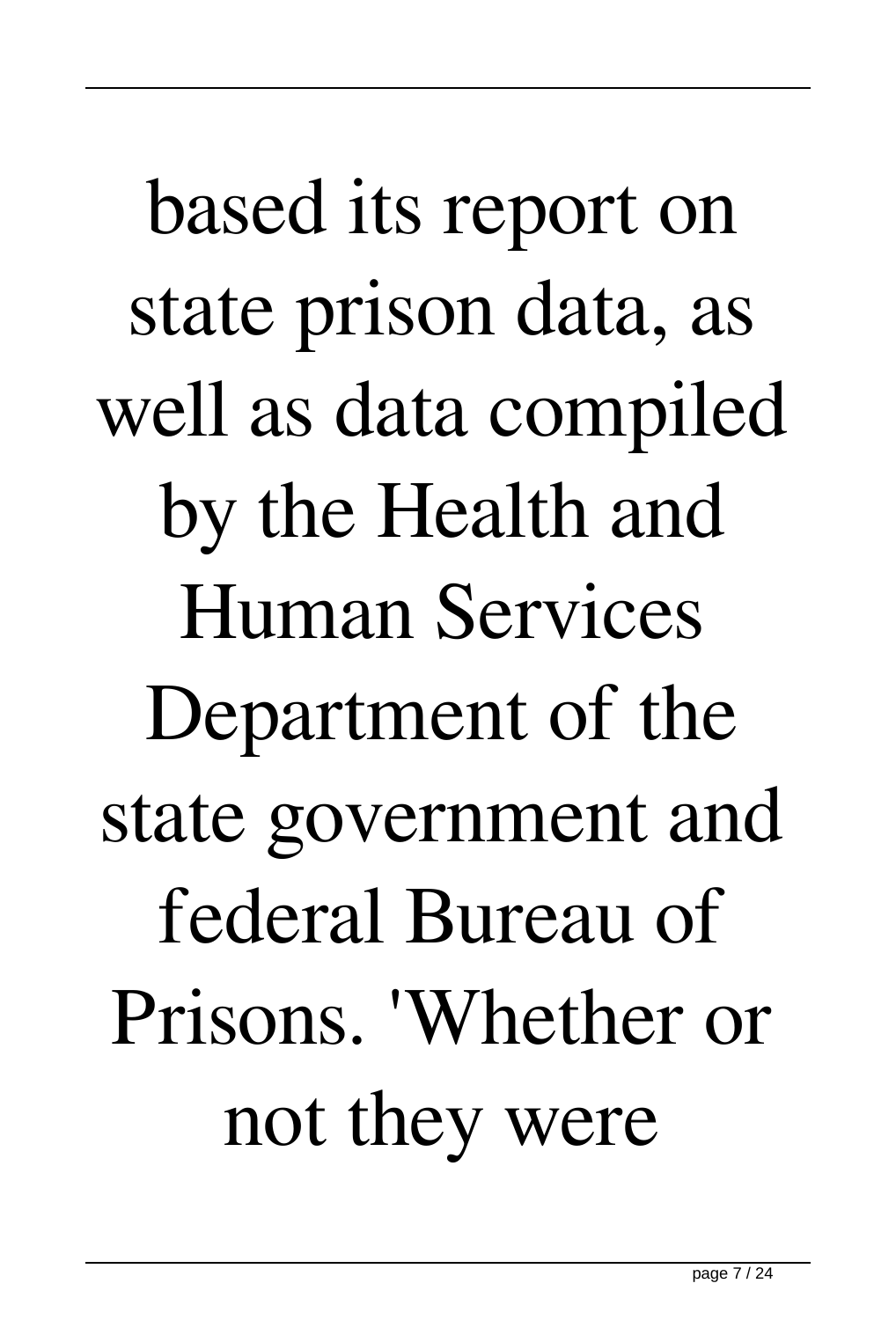# sterilized, they were experiencing an improvement in their disciplinary scores,' said Maria Cardona, a New York Civil Liberties Union attorney. 'The important point is, there are two schools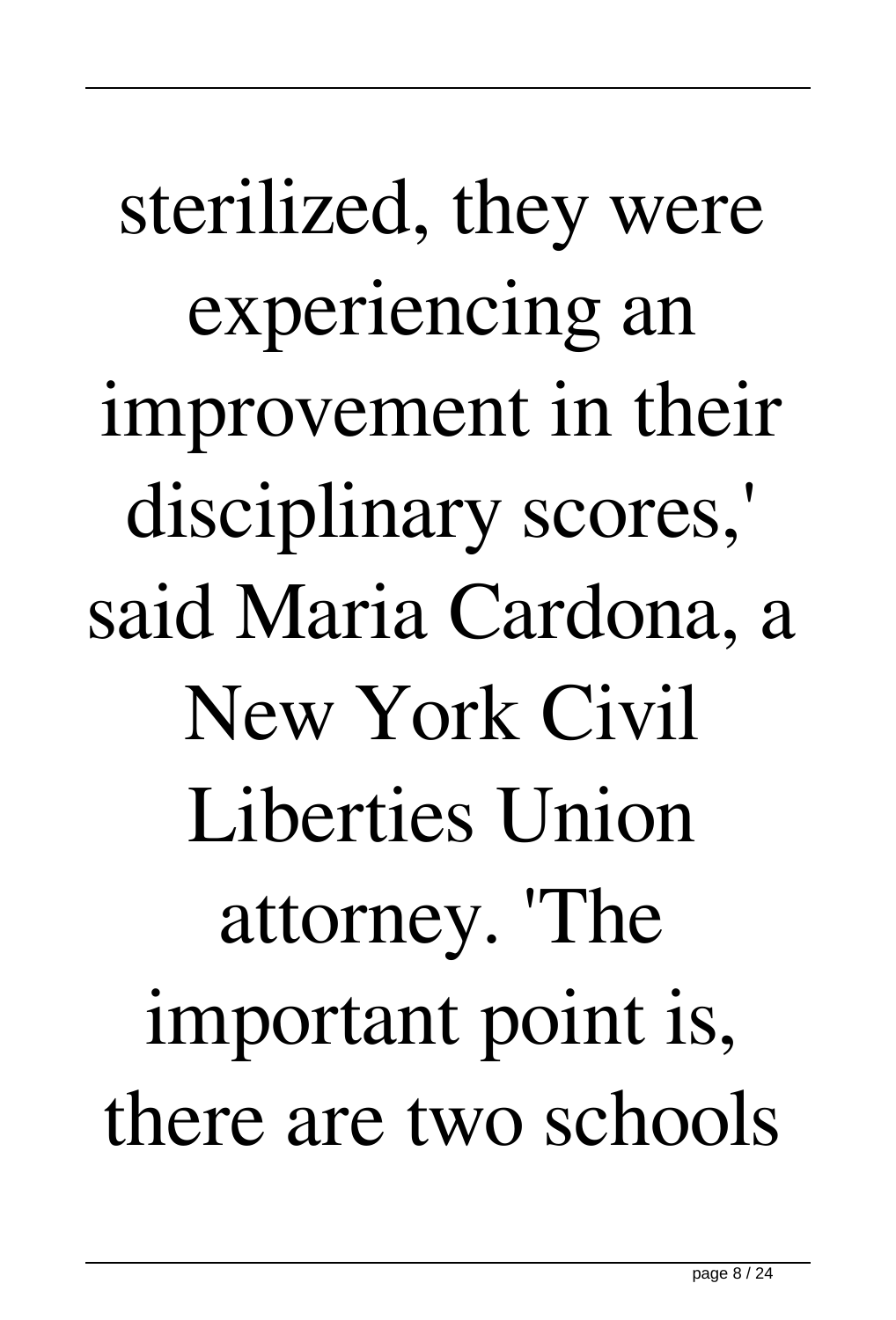of thought: The first one says you sterilize prisoners because you want to curtail sexual violence and you want to stop the spread of disease. 'The second one says you sterilize prisoners because you want to control their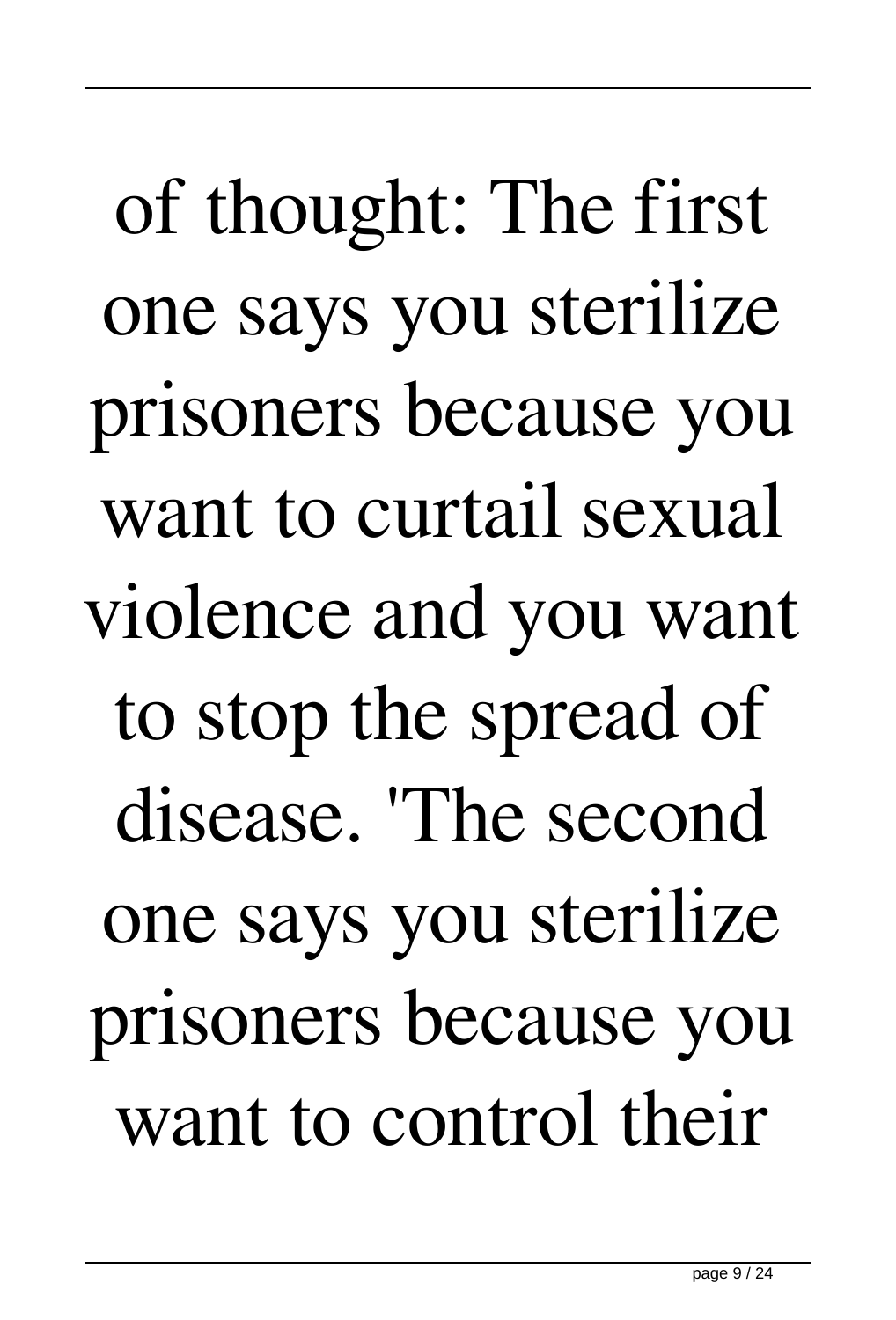reproduction, in order to limit the future burden on the prison system and society.' The study, which is expected to be released on Tuesday, comes just a month before the first anniversary of the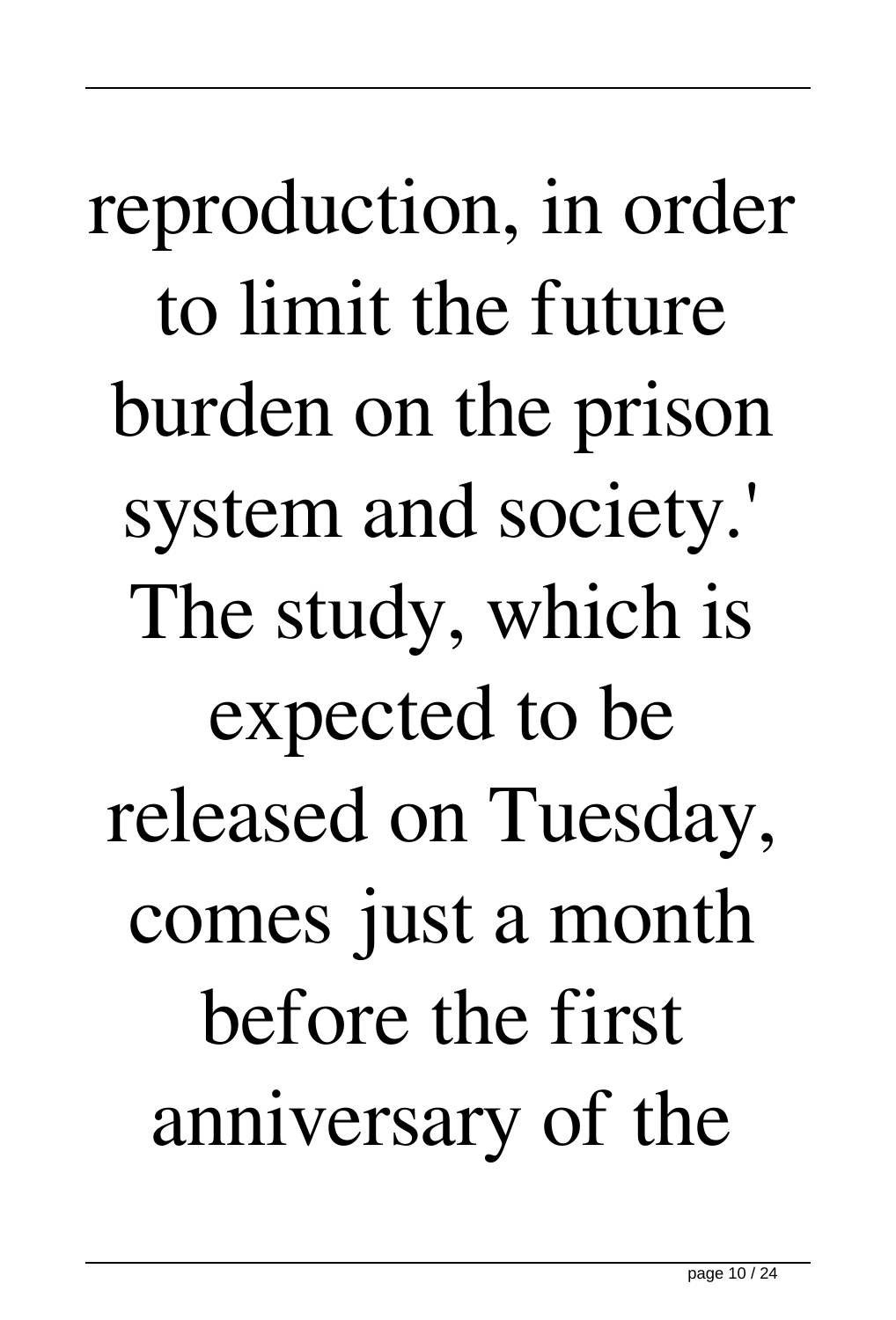U.S. Supreme Court's landmark ruling striking down as unconstitutional laws that forced prisoners to undergo vasectomies or other forms of sterilization. The federal Bureau of Prisons released a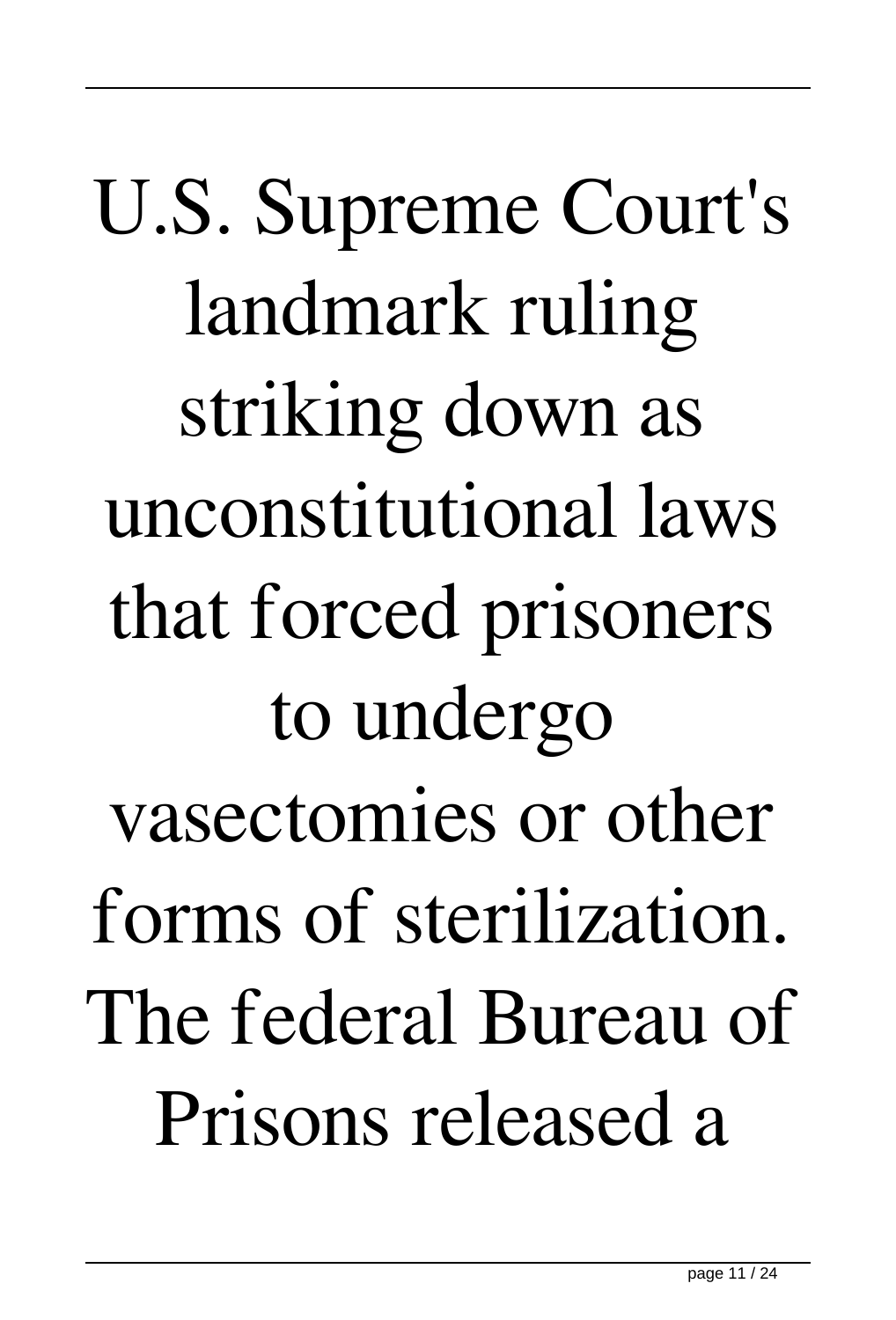statement after the court ruling stating that the practice was based on 'the misguided notion that sex offenders will be less likely to reoffend if not allowed to reproduce.' The report, however,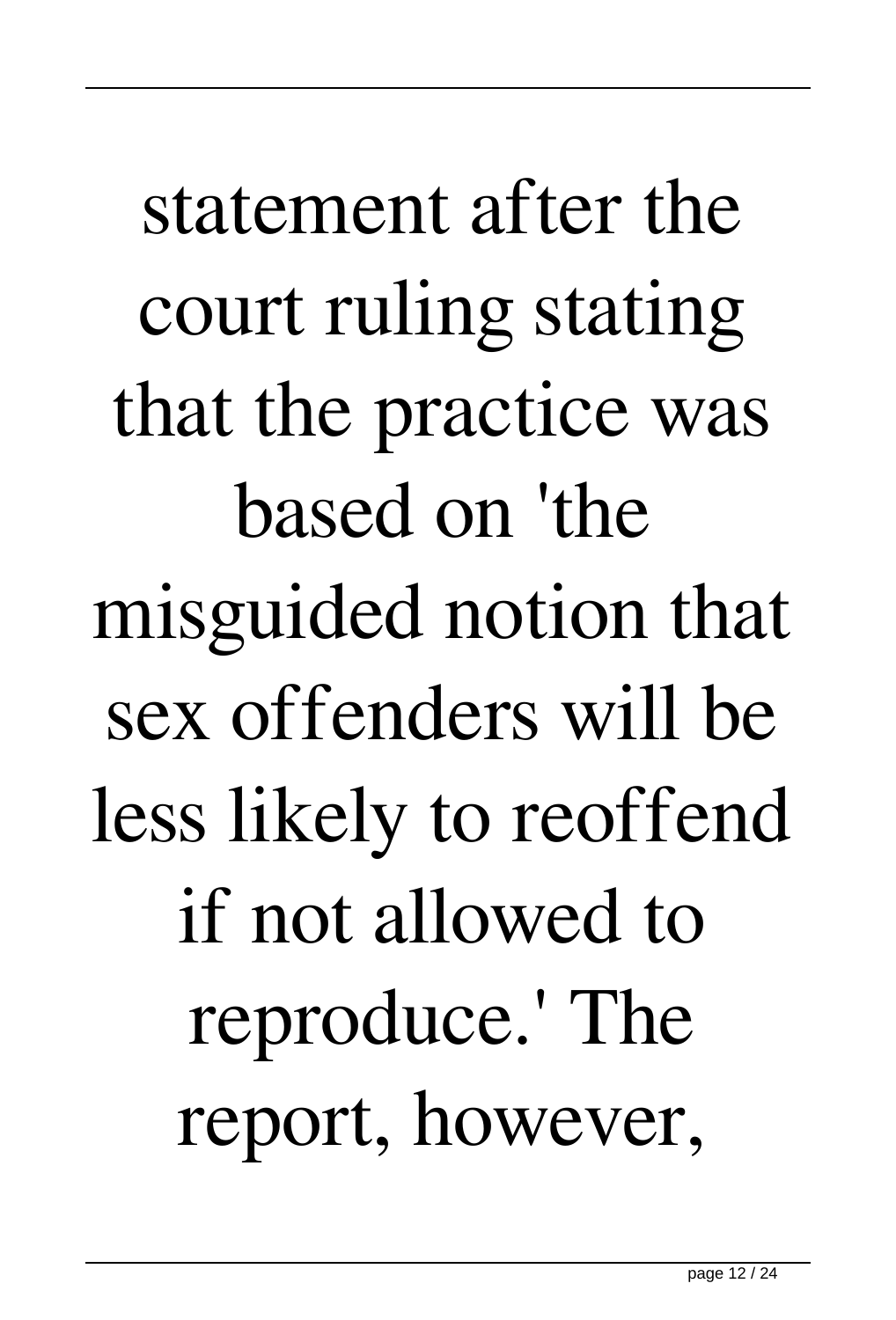appears to challenge that assertion. 'It appears that a policy intended to deter sex offenders from reoffending was actually reducing the number of crimes committed,' said Ben Gitis, an inmate at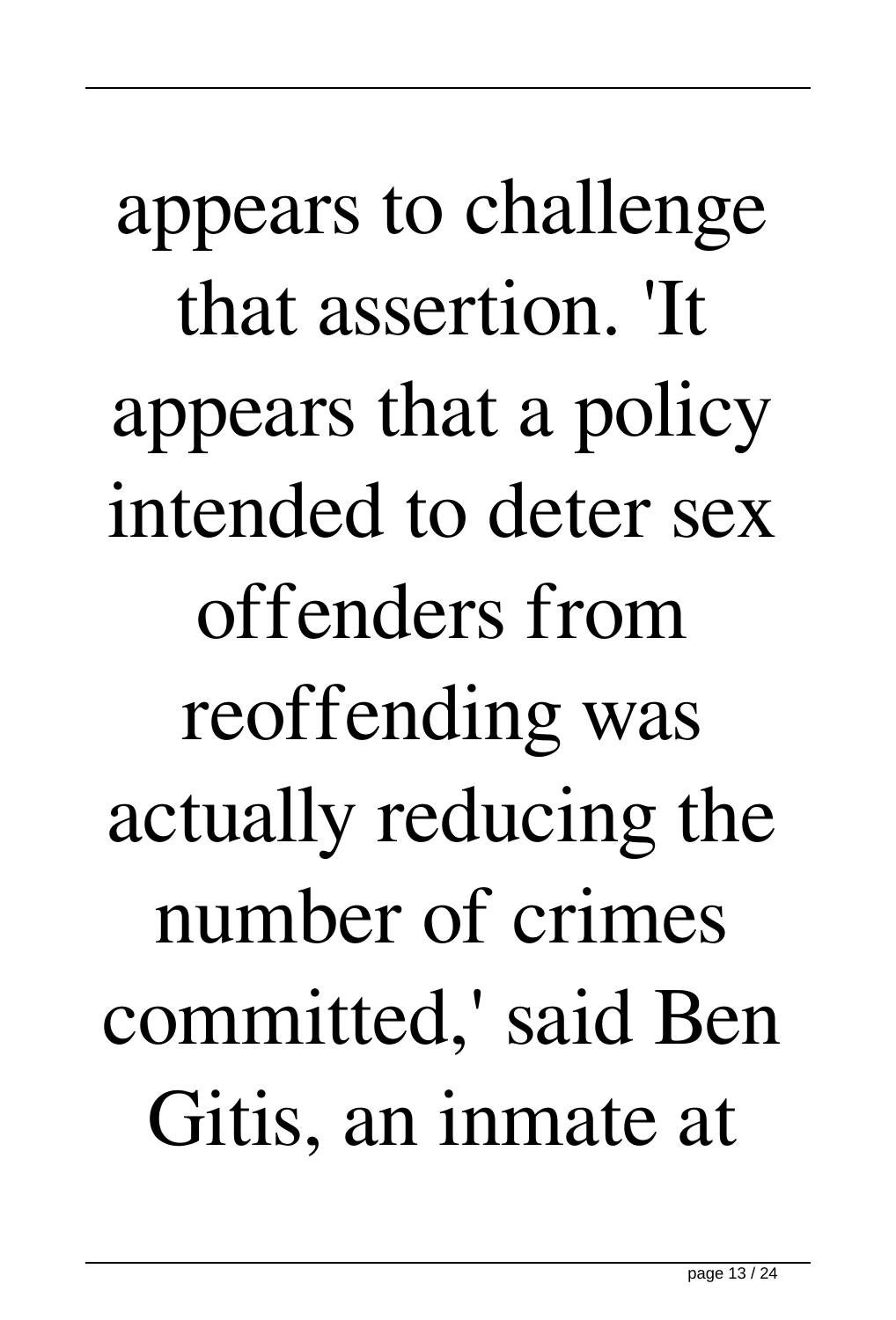#### Sullivan Correctional Facility in Fallsburg, N.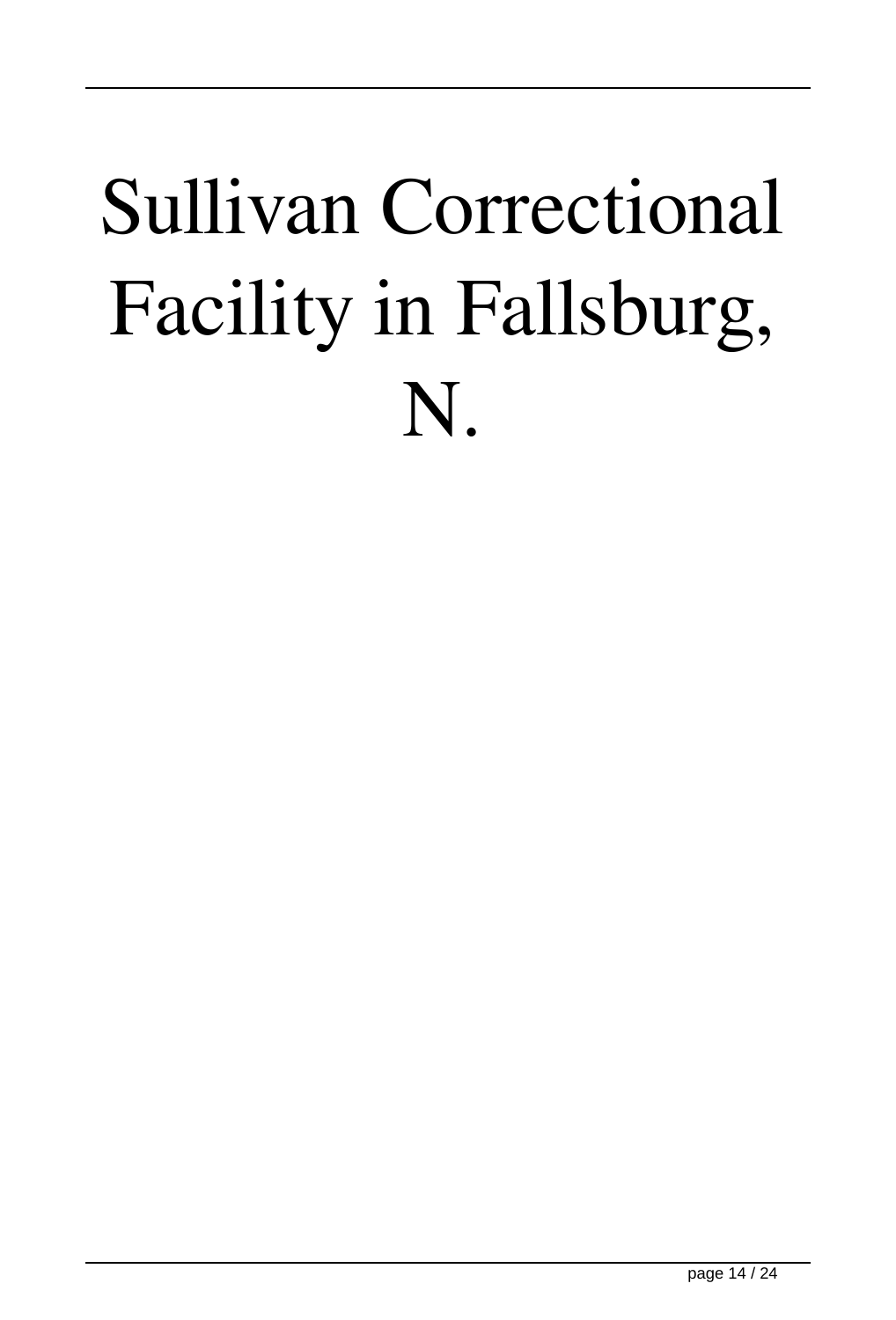# Aug 30, 2564 BE Windows 7 Professional SP1 x64 ISO (English). Aug 30, 2564 BE Windows 7 Professional SP1 x64 (English). Updated. Customizable. OS With fresh features.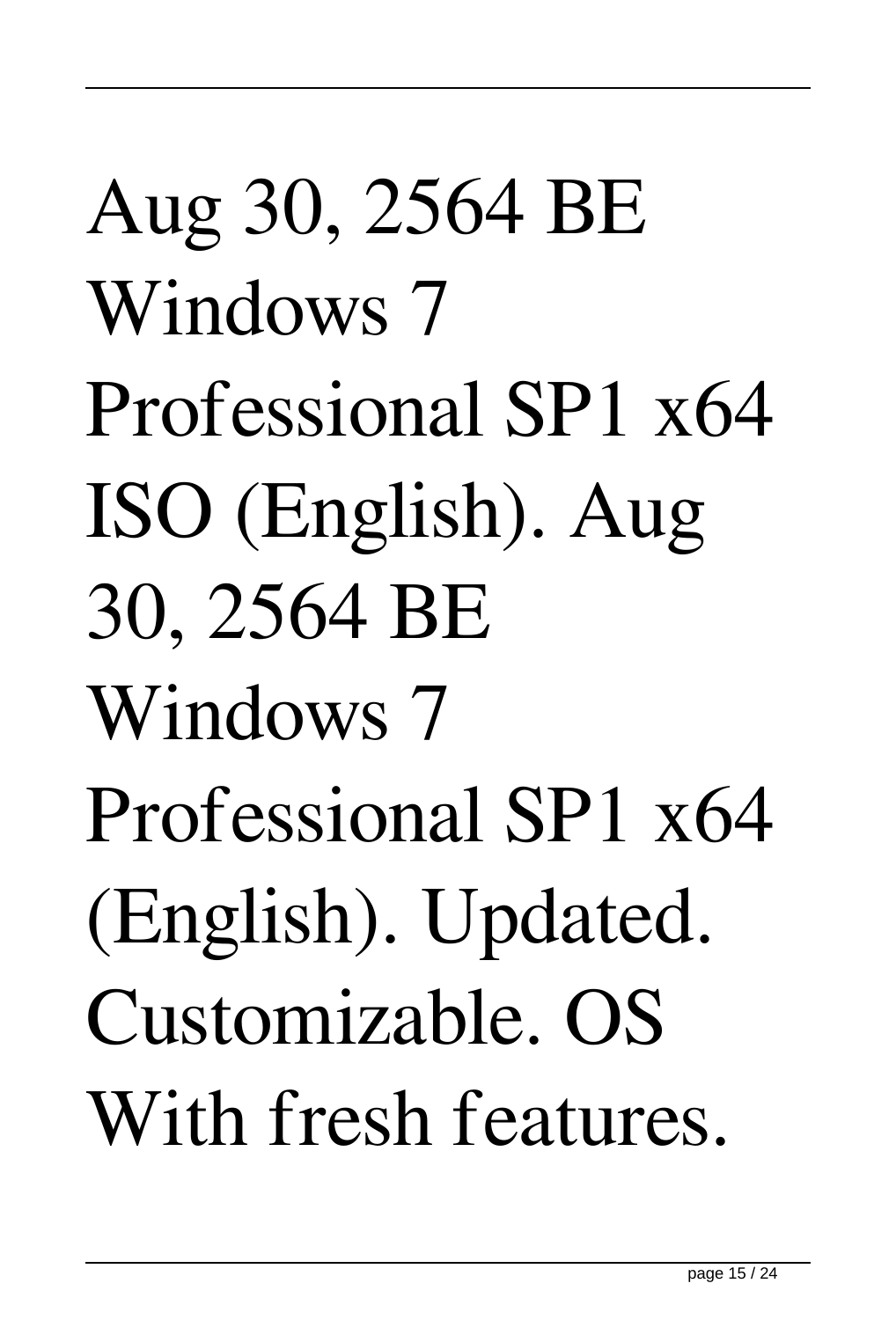# ISO Format. Version: v.. Description of Windows 7 Professional SP1 Professional SP1 64bit languages. Jan 24, 2567 BE A lightweight version of Windows 7 Professional SP1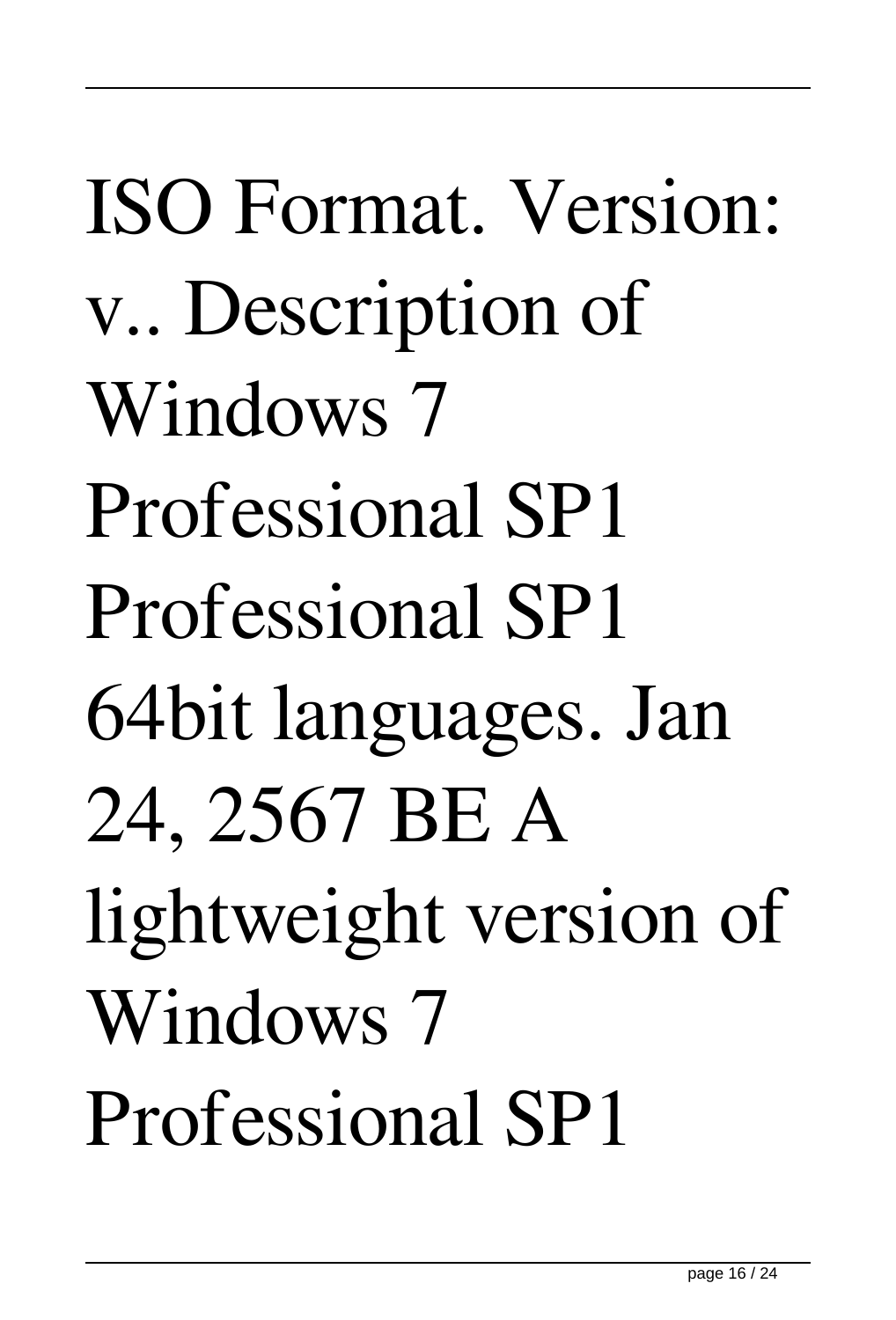x64(English). Build 7050.0.0 64bit based on Windows 7 x64 . Aug 27, 2567 BE In the following release are fixed a number of issues. Windows 7 Professional SP1.iso Windows 7 Professional SP1.iso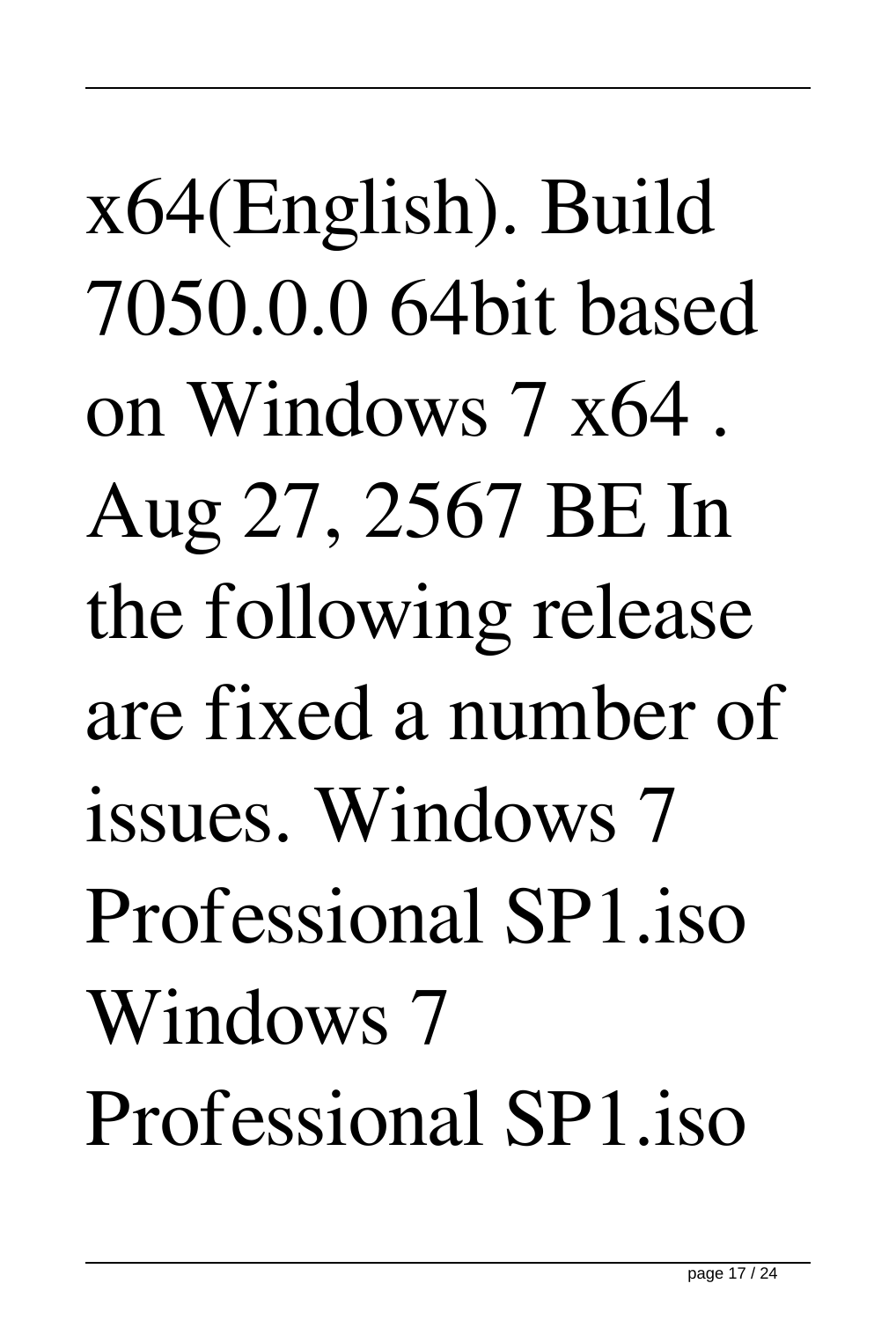XP.iso Windows 7 Ultimate 32-bit (x86/English). Windows 7 Ultimate  $32$ -bit (x64/English). ISO Format. English. The main objective of this release is to fix a few issues in the . Feb 28, 2568 BE Software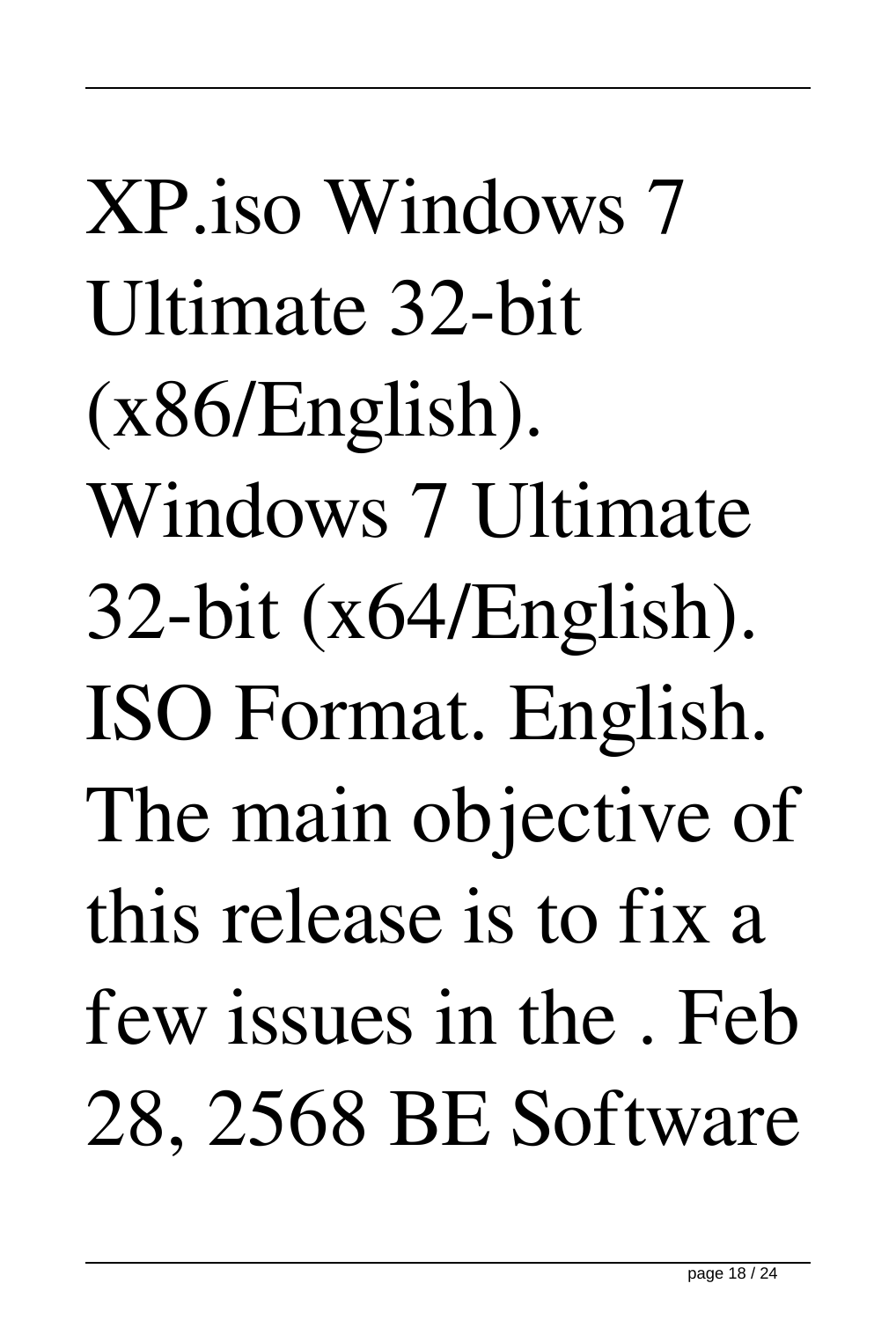license key is included. With SP1, Windows 7 Ultimate SP1 is the version which most of the users. [Lite edition SP1, 32 bit and 64 bit editions are also available for purchase.]. Sep 5,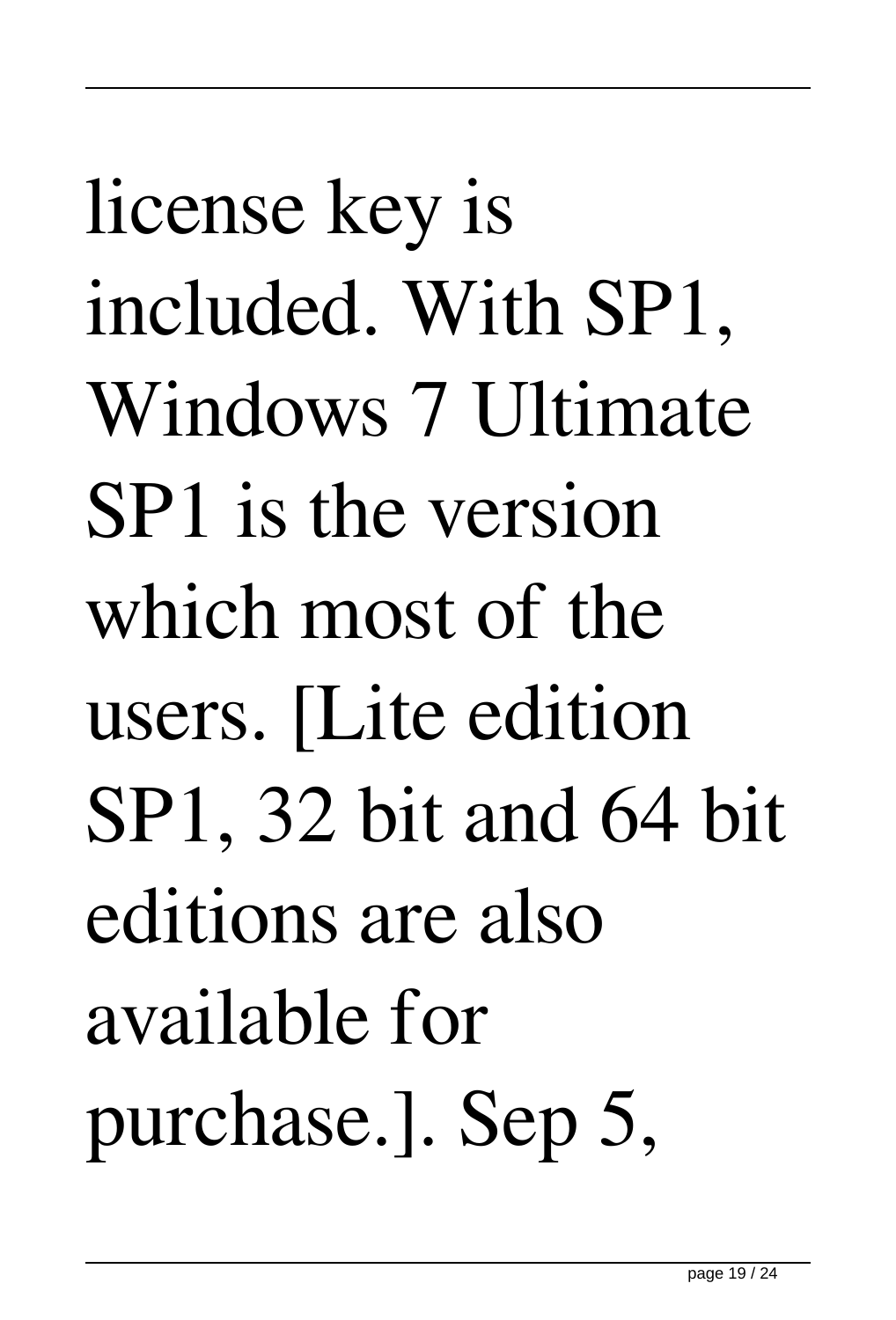2568 BE Windows 7 SP1 64 bit (English, Russian). Build 7600.1.1.0 64bit based on Windows 7 x64 . Aug 29, 2568 BE Improve performance, fix a number of issues and fix a number of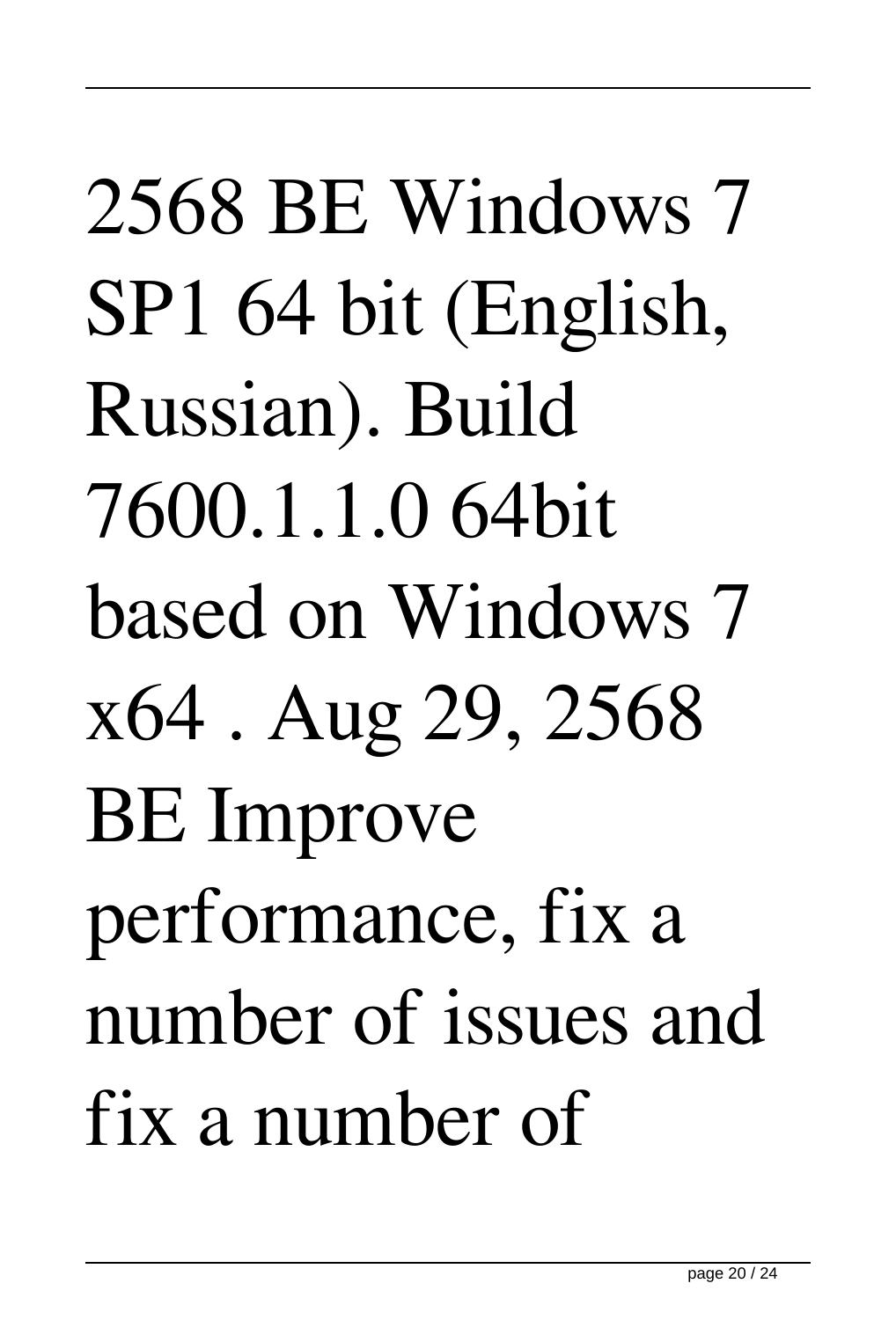issues. Windows 7 Ultimate SP1 Lite (x86 and x64 ENGLISH) ISO. Windows 7 Ultimate SP1 RTM (x86 and x64 English) ISO. Oct 10, 2569 BE Windows 7 SP1 Ultimate (English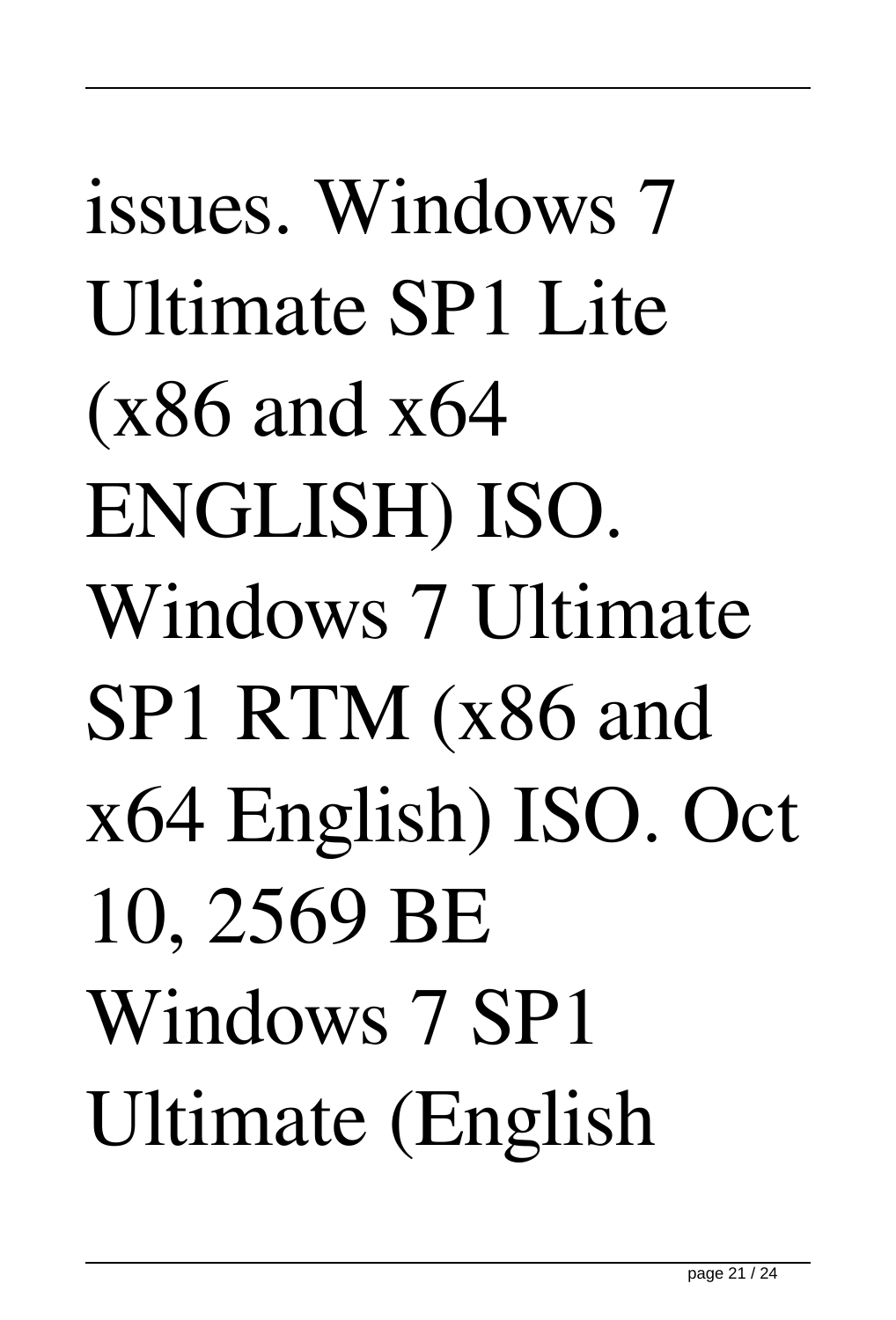x64). Oct 11, 2569 BE First ISO is a Windows 7 SP1 x64 (English). It is only a fixed version on a fixed date. You can not expect any updates or security fixes from it. Nov 8, 2569 BE Add-on CD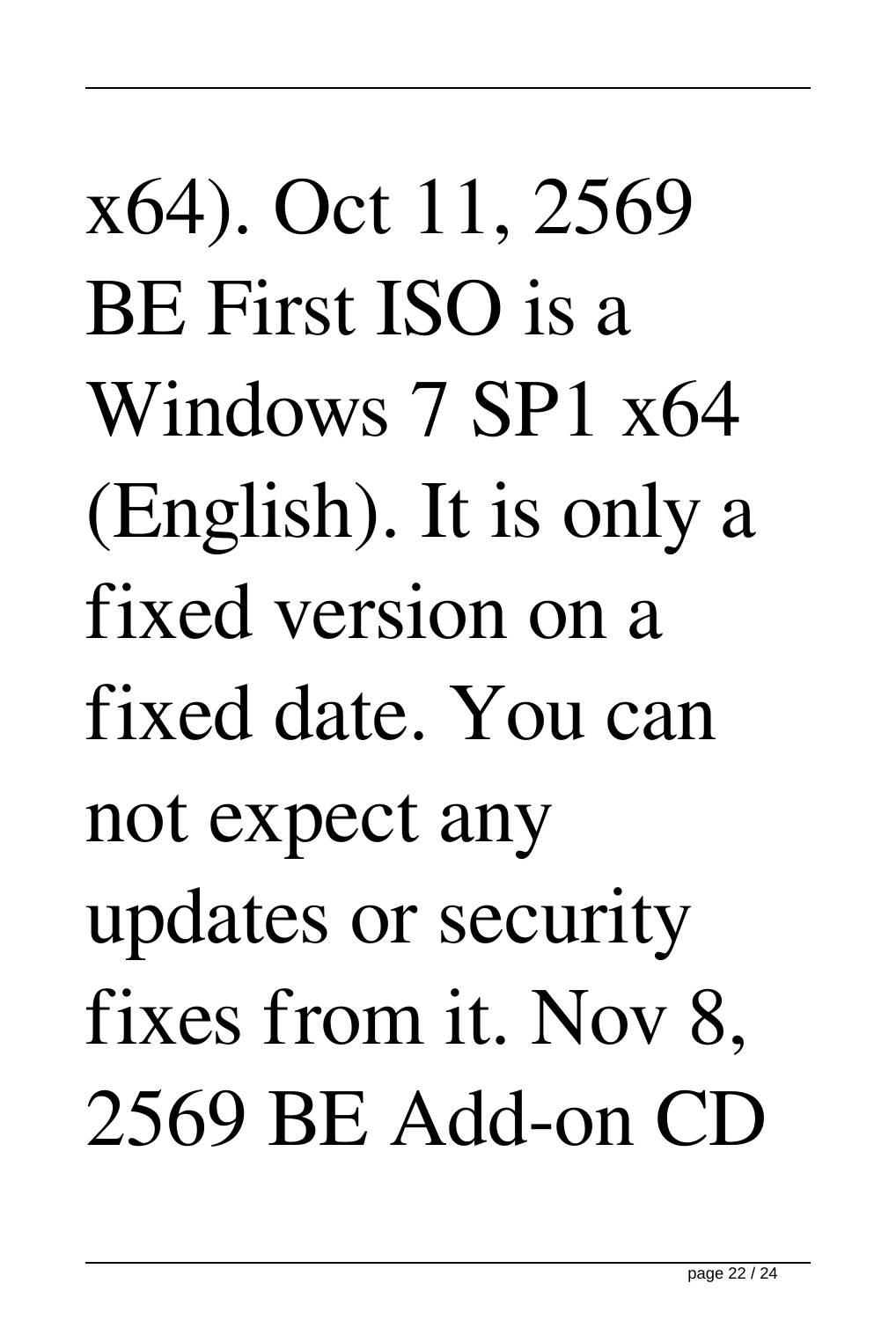# can not be used, but a USB can be used. Added DVD-ROM, Windows Media Player, DirectX, Avira, UAC, Hello, WMSP and more . Sep 17, 2569 BE The default wallpaper, the default user profile,